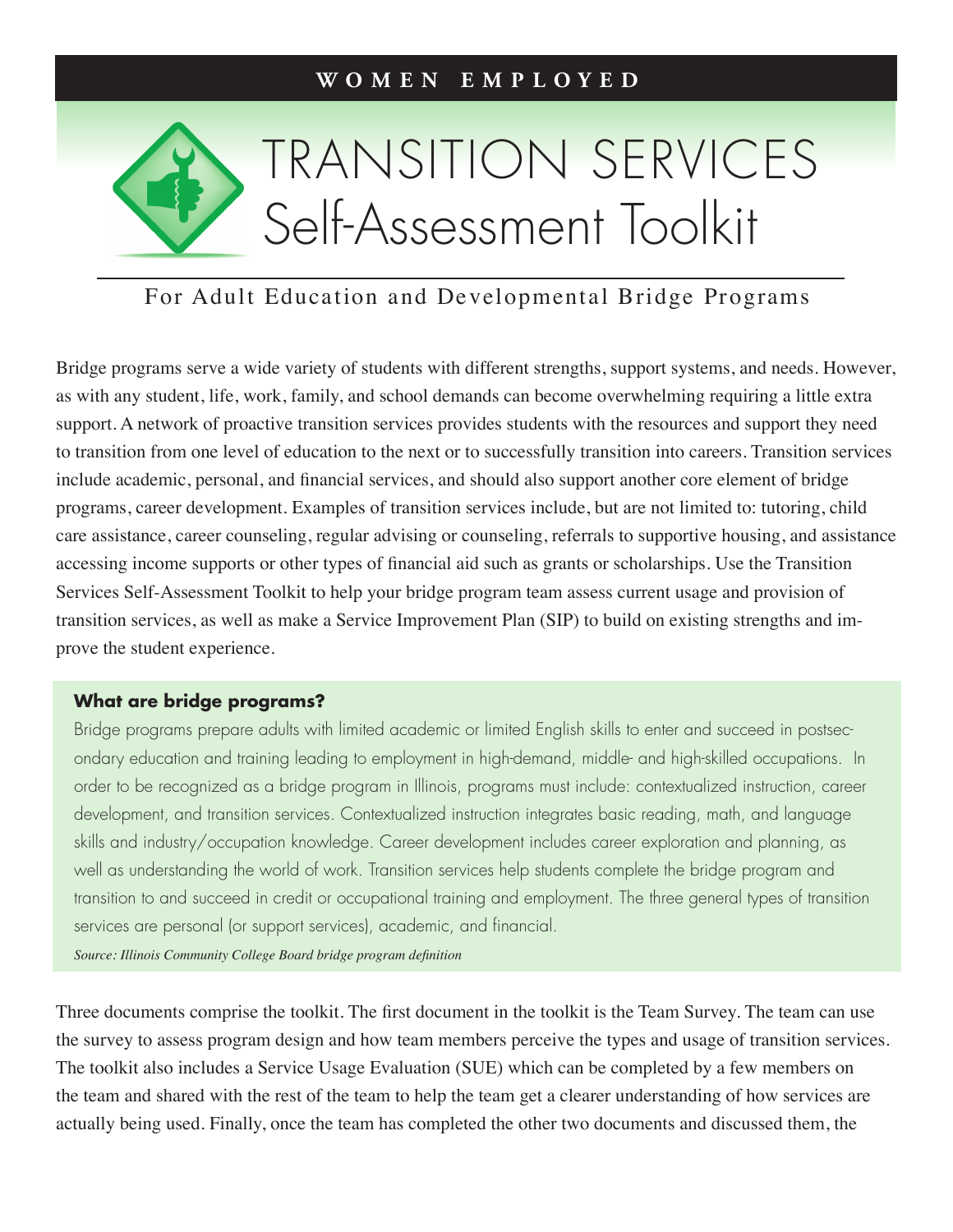third document, the Service Improvement Plan (SIP), can be used to help the team decide on priorities and responsibilities for making any necessary improvements to transition services. Transition services are always a work in progress, especially in tight fiscal times, so even the best program is likely to find a strength to build on or a service that is being underutilized.

Teams are also encouraged to develop a student survey or hold focus groups to provide a more robust, accurate view of service provision.

**Improving Student Outcomes:** Teams can use aspects of the toolkit to measure improvements. The self-assessment process can be part of the college or organization's strategic planning, annual planning, or bridge program application each year. The Team Survey includes numerical scores which can help to compare team members' perceptions of transition service provisions or track program progress from year to year. Part or all of the service usage section can help the team identify how many students are using services. Once the team has identified strengths and areas for improvement in the group meeting, it is important to use SIP to prioritize which issues the group will focus on and to engage team members from each area in identifying and working towards solutions collaboratively. The college or organization can also share results and priorities for improvement with their funder or agency contact who can then ensure the college or organization receives any additional help needed to make progress on its goals.

**How to Begin:** *Please keep in mind, this toolkit is intended to be helpful, not a burden. Teams can decide to amend the process or use the sections of the toolkit in a different way that would better suit the needs of their bridge program.* 

Bridge providers are encouraged to assemble a team of administrators, faculty or teachers, and staff leaders, including those working directly with bridge students and those working on support services and research or institutional effectiveness. The team should include those who are involved with the day-to-day operation of the bridge program and those who provide strategic direction or can provide resources from other departments of the institution. Each individual team member or a representative from each department should complete the Team Survey portion. One or two team members who have access to service usage and other quantitative data should be asked to fill out SUE and share results with the team. The team should then meet to discuss their Team Survey and SUE results and use SIP to develop a plan for building on strengths or addressing weaknesses.

*Prepared for the Illinois Community College Board in collaboration with the Shifting Gears 2.0 Student Services Subcommittee.*



*Women Employed's mission is to improve women's economic status and remove barriers to economic equity. We promote fair workplace practices, increase access to training and education, and provide women with innovative tools and information to move into careers paying family-supporting wages.*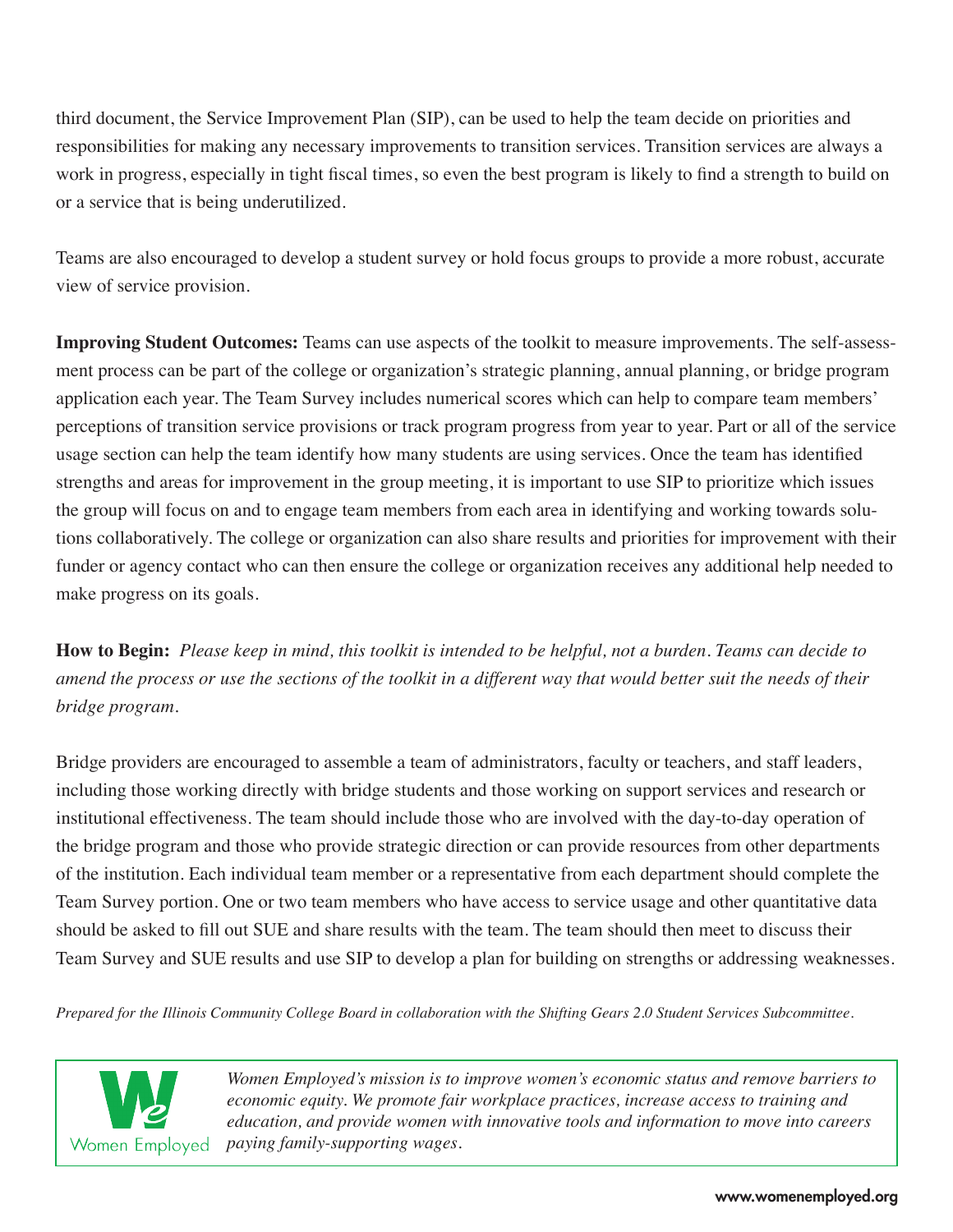

## TEAM SURVEY

### Transition Services Self-Assessment Toolkit

The Team Survey is the first document of the toolkit. The team can use the survey to assess program design and better understand how team members perceive the types and usage of transition services.

#### **The Team Survey is based on three themes of bridge program student success:**

- Early bridge student engagement
- Supporting success
- Team commitment to student success

Each theme has categories within it and these include benchmarks. The benchmarks provide a high-mark target or goal for which the bridge program can plan.

### **The Team Survey includes a numeric scale to assess team members' opinions or knowledge of the level of services provided. Each item on the scale is explained below:**

- *None* (0): Program does not provide this service.
- *Planning* (1): Program is not offering the service but is planning to offer it.
- *Underutilized* (2): Service is rarely utilized by students, faculty, or staff.
- *Some* (3): Service is being used by some students, faculty, or staff.
- *A Lo*t (4): Service is used by a large number of students, faculty or staff.

The team can average individual results and compare them, or average all the teams' results for each area and use them in conjunction with the results of SUE to set priorities for improvements and track progress over time. *Please note: it may be useful for the team to pay attention to areas where multiple team members were unable to answer questions as this may indicate a service area that needs improvement or that students are not being referred to the service.*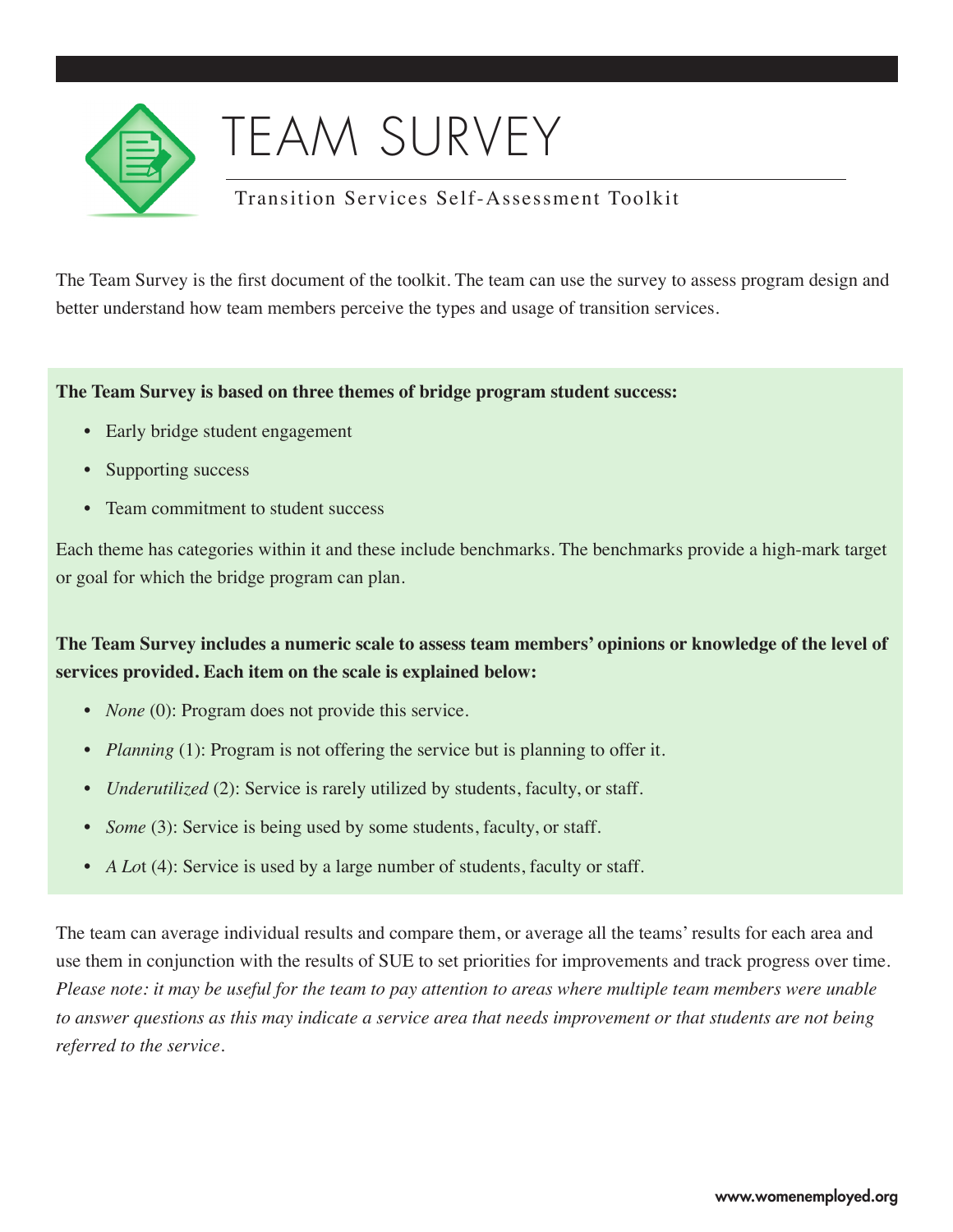

**Directions:** Please answer all questions candidly as they apply to bridge program students at your institution. Because there may be multiple types of bridge programs, the response sections are divided according to population — Adult Education and Developmental Education. If your institution has only one type of bridge program, or if you only have knowledge of one program, leave the other scale blank. If you don't know the answer to a question, leave it blank. Use the notes section at the end of the team survey to keep track of questions for the other team members and areas for improvement.

### **Theme 1: Early Bridge Student Engagement**

**Benchmark:** Well in advance of the program start date, bridge students meet with a staff person or faculty member who identifies student strengths to build on and possible barriers to completion, and connects students to additional resources, including financial aid and income supports, such as food stamps. Staff gives students individualized help to assess career fit, develop a realistic education plan, and budget for lost wages and program costs.

| <b>Early Bridge Student</b><br><b>Engagement</b>                                                                                                                |                  | <b>Adult Education</b><br><b>Extent of Service Provision</b> |                    |                |                | <b>Developmental Education</b><br><b>Extent of Service Provision</b> |                |                              |                  |              |  |
|-----------------------------------------------------------------------------------------------------------------------------------------------------------------|------------------|--------------------------------------------------------------|--------------------|----------------|----------------|----------------------------------------------------------------------|----------------|------------------------------|------------------|--------------|--|
|                                                                                                                                                                 | None             | Planning                                                     | Under-<br>utilized | Some           | A lot          |                                                                      | None Planning  | Under-<br>utilized           | Some             | A lot        |  |
| Before the program starts, entering<br>students are engaged in career exploration<br>and receive help to determine whether<br>the bridge program is a good fit. | $\overline{O}$ 0 | O <sub>1</sub>                                               | O <sub>2</sub>     | $\bigcirc$     | O <sub>4</sub> | $\overline{O}$ 0                                                     | O <sub>1</sub> | $\overline{2}$<br>$\bigcirc$ | $\overline{O}3$  | O4           |  |
| Staff meets with each bridge student prior to<br>the start of class to help create a course schedule<br>and an academic plan.                                   | $\overline{O}$ 0 | O <sub>1</sub>                                               | O <sub>2</sub>     | $\bigcirc$     | O <sub>4</sub> | $\overline{O}$ 0                                                     | O <sub>1</sub> | $\overline{2}$<br>◯          | $\bigcirc$ 3     | O4           |  |
| Staff meets with each bridge student prior to<br>the start of class to help identify support<br>systems and resources to meet needs.                            | $\overline{O}$ 0 | O <sub>1</sub>                                               | O <sub>2</sub>     | O <sub>3</sub> | O <sub>4</sub> | $\overline{O}$ 0                                                     | O <sub>1</sub> | $\overline{2}$<br>O          | $\bigcirc$ 3     | O4           |  |
| A transition coordinator, case manager, or<br>assigned advisor is available after work hours<br>or on Saturdays to accommodate students' work<br>schedules.     | $\bigcirc$ 0     | O <sub>1</sub>                                               | O <sub>2</sub>     | O <sub>3</sub> | O <sub>4</sub> | $\bigcirc$ 0                                                         | O <sub>1</sub> | $\overline{2}$<br>O          | $\bigcirc$ 3     | O4           |  |
| Bridge students receive budgeting tools, and<br>staff is available to help students with budgeting<br>for lost income and/or any course expenses.               | $\bigcirc$ 0     | O <sub>1</sub>                                               | O <sub>2</sub>     | O <sub>3</sub> | O <sub>4</sub> | $\bigcirc$ 0                                                         | O <sub>1</sub> | $\overline{2}$<br>∩          | $\overline{O}$ 3 | $\bigcirc$ 4 |  |
| Staff helps bridge students learn about various<br>types of financial aid and apply for all available<br>sources.                                               | $\circ$ 0        | $\bigcap$                                                    | O <sub>2</sub>     | $\bigcirc$     | ( ) 4          |                                                                      | $\cap$ 1       | 2                            |                  |              |  |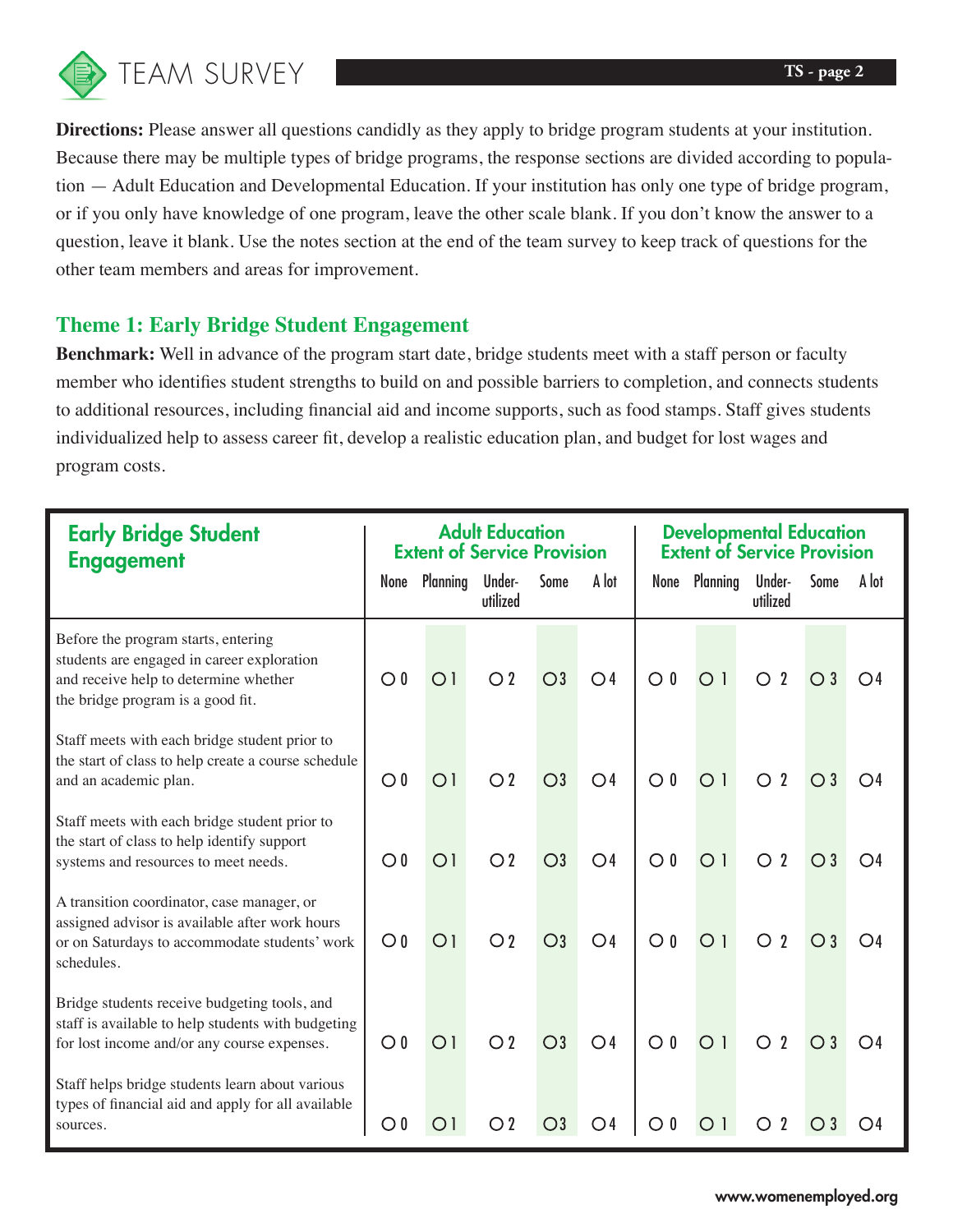

*Continued from Page TS-2*

| <b>Early Bridge Student</b><br><b>Engagement (continued)</b>                                                                                         |                                    | <b>Adult Education</b><br><b>Extent of Service Provision</b> |                        |                |                          | <b>Developmental Education</b><br><b>Extent of Service Provision</b> |                  |                                |              |                          |  |
|------------------------------------------------------------------------------------------------------------------------------------------------------|------------------------------------|--------------------------------------------------------------|------------------------|----------------|--------------------------|----------------------------------------------------------------------|------------------|--------------------------------|--------------|--------------------------|--|
|                                                                                                                                                      | None                               | Planning                                                     | Under-<br>utilized     | Some           | A lot                    |                                                                      | None Planning    | Under-<br>utilized             | <b>Some</b>  | A lot                    |  |
| Staff helps bridge students learn about income<br>supports, such as child care subsidies and<br>food stamps, and apply for all available<br>sources. | $\bigcirc$ 0                       | O <sub>1</sub>                                               | O <sub>2</sub>         | O <sub>3</sub> | O <sub>4</sub>           | $\overline{O}$ 0                                                     | O <sub>1</sub>   | $\overline{2}$<br>$\circ$      | $\bigcirc$ 3 | O4                       |  |
| Outreach to developmental education bridge<br>students occurs well in advance of financial<br>aid cut-offs.                                          |                                    |                                                              | N/A                    |                |                          | $\mathbf{0}$<br>$\circ$                                              | O <sub>1</sub>   | $\overline{2}$<br>$\bigcirc$   | $\bigcirc$ 3 | $\bigcirc$ 4             |  |
|                                                                                                                                                      |                                    |                                                              | <b>Adult Education</b> |                |                          |                                                                      |                  | <b>Developmental Education</b> |              |                          |  |
|                                                                                                                                                      | <b>Strongly</b><br><b>Disagree</b> |                                                              |                        |                | <b>Strongly</b><br>Agree | <b>Strongly</b><br><b>Disagree</b>                                   |                  |                                |              | <b>Strongly</b><br>Agree |  |
| Services and supports are well-advertised, and<br>students learn about them when they first<br>express interest in the program.                      | $\bigcirc$ 0                       | $\bigcirc$ 1                                                 | O <sub>2</sub>         | O <sub>3</sub> | O <sub>4</sub>           | $\overline{O}0$                                                      | $\overline{O}$ 1 | $\overline{2}$<br>O            | $\bigcirc$ 3 | O <sub>4</sub>           |  |
| Materials and websites do not use insider<br>acronyms or unfamiliar terms when explaining<br>transition services.                                    | $\bigcirc$ 0                       | O <sub>1</sub>                                               | O <sub>2</sub>         | O <sub>3</sub> | O <sub>4</sub>           | $\overline{O}$ 0                                                     | $\bigcirc$ 1     | $\overline{2}$<br>$\bigcap$    | $\bigcirc$ 3 | $\bigcirc$ 4             |  |
| <b>Total Score</b><br>Early Student Engagement                                                                                                       |                                    |                                                              |                        |                |                          |                                                                      |                  |                                |              |                          |  |
| Early Student Engagement<br>(Divide total score by the number of<br>questions answered.)<br><b>Average Score</b>                                     |                                    |                                                              |                        |                |                          |                                                                      |                  |                                |              |                          |  |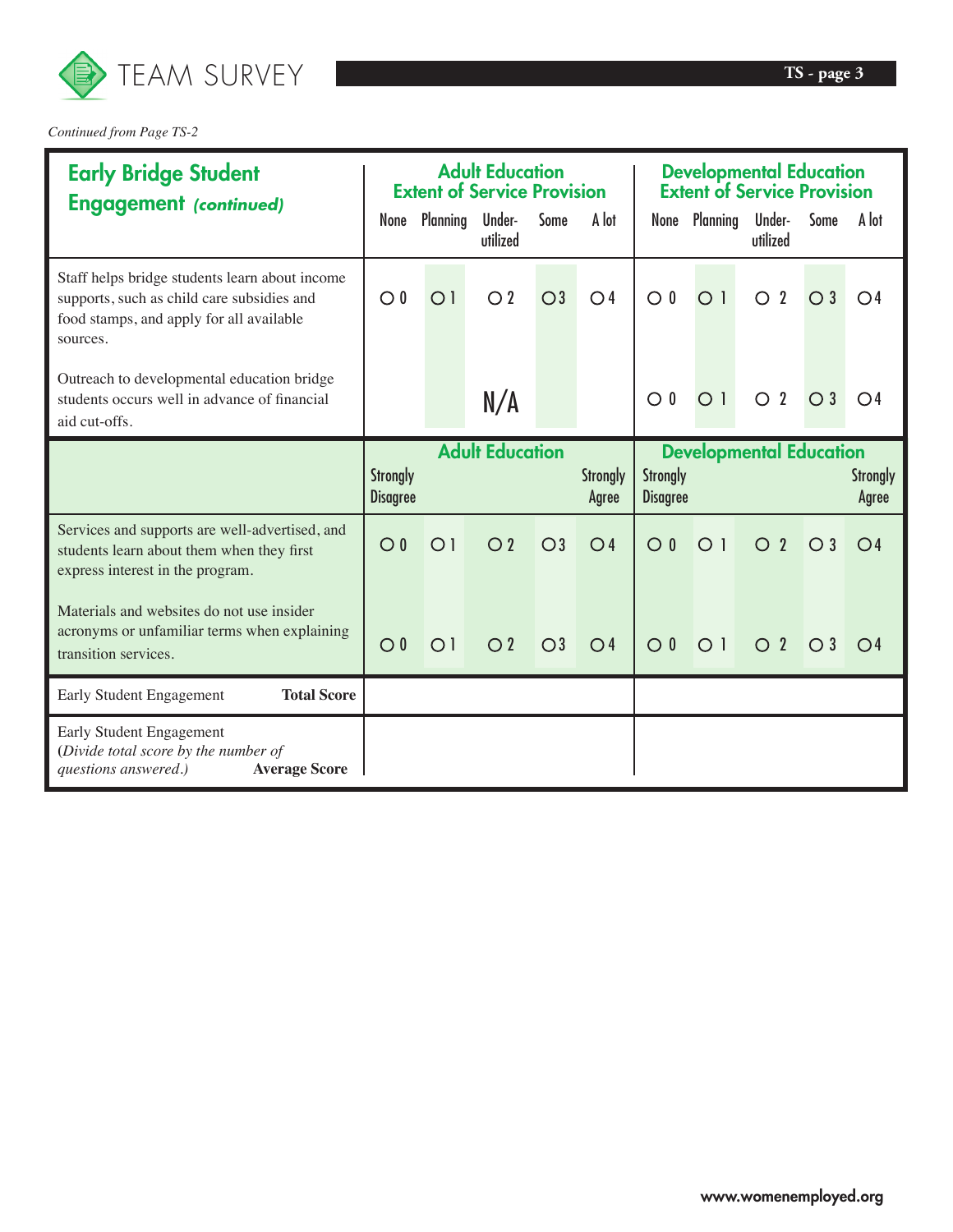

### **Theme 2: Supporting Success**

**Benchmark:** The college or organization provides proactive academic and personal supports to address barriers to completion, and helps bridge students transition to careers and further education. Students meet with an advisor, counselor, or transition coordinator at least once a semester. Staff are trained to recognize (not diagnose) signs of major challenges such as homelessness, mental health issues, or domestic violence. The program has strong links to community resources to ensure students receive the help they need.

| <b>Providing Academic and</b>                                                                                                                                                                                                                          | <b>Adult Education</b><br><b>Extent of Service Provision</b> |                |                    |                | <b>Developmental Education</b><br><b>Extent of Service Provision</b> |                               |                  |                                |                  |                |
|--------------------------------------------------------------------------------------------------------------------------------------------------------------------------------------------------------------------------------------------------------|--------------------------------------------------------------|----------------|--------------------|----------------|----------------------------------------------------------------------|-------------------------------|------------------|--------------------------------|------------------|----------------|
| <b>Personal Supports</b>                                                                                                                                                                                                                               | None                                                         | Planning       | Under-<br>utilized | <b>Some</b>    | A lot                                                                |                               | None Planning    | Under-<br>utilized             | Some             | A lot          |
| An advisor/counselor or transition coordinator<br>meets with each student before the semester for<br>academic planning and to address student needs.                                                                                                   | $\bigcirc$ 0                                                 | O <sub>1</sub> | O <sub>2</sub>     | $\bigcirc$ 3   | O <sub>4</sub>                                                       | $\circ$ 0                     | O <sub>1</sub>   | $\overline{2}$<br>$\bigcirc$   | $\bigcirc$ 3     | O <sub>4</sub> |
| An advisor/counselor or transition coordinator<br>meets with each student at least once during the<br>semester for academic planning and to address<br>student needs.                                                                                  | $\bigcirc$ 0                                                 | O <sub>1</sub> | O <sub>2</sub>     | $\bigcirc$     | O <sub>4</sub>                                                       | $\overline{O}$ 0              | O <sub>1</sub>   | $\boldsymbol{2}$<br>$\circ$    | $\bigcirc$ 3     | O4             |
| Tutors provide dyadic or one-on-one tutoring in<br>multiple subject areas at times and places<br>convenient to students.                                                                                                                               | $\bigcirc$ 0                                                 | O <sub>1</sub> | O <sub>2</sub>     | $\bigcirc$     | O <sub>4</sub>                                                       | $\overline{O}$ 0              | O <sub>1</sub>   | $\boldsymbol{2}$<br>$\circ$    | $\bigcirc$ 3     | O4             |
| An early alert program is in place with clear<br>faculty and staff roles, including procedures<br>to proactively identify and assist students at<br>risk of dropping out or failing courses.                                                           | $\bigcirc$ 0                                                 | O <sub>1</sub> | O <sub>2</sub>     | O <sub>3</sub> | O <sub>4</sub>                                                       | $\overline{O}$ 0              | O <sub>1</sub>   | $\overline{2}$<br>$\circ$      | $\bigcirc$ 3     | O <sub>4</sub> |
| Childcare is available for infants through school<br>age during day, evening, and weekend classes<br>for all students, or through a partnership with an<br>outside organization.                                                                       | $\bigcirc$ 0                                                 | O <sub>1</sub> | O <sub>2</sub>     | $\bigcirc$ 3   | O <sub>4</sub>                                                       | $\overline{O}$ 0              | O <sub>1</sub>   | $\boldsymbol{2}$<br>$\bigcirc$ | $\overline{O}$ 3 | O <sub>4</sub> |
| Staff is familiar with the childcare referral<br>network resources and website, and proactively<br>assists students.                                                                                                                                   | $\bigcirc$ 0                                                 | O <sub>1</sub> | O <sub>2</sub>     | $\bigcirc$     | O <sub>4</sub>                                                       | $\overline{O}$ $\overline{0}$ | O <sub>1</sub>   | $\overline{2}$<br>$\circ$      | $\bigcirc$ 3     | O4             |
| Staff and faculty are trained to recognize potential<br>signs of personal issues, such as substance abuse<br>or domestic violence, refer bridge students to<br>service providers, and follow up to make sure<br>they have gotten the help they needed. | $\bigcirc$ 0                                                 | O <sub>1</sub> | O <sub>2</sub>     | $\bigcirc$     | O <sub>4</sub>                                                       | $\bigcirc$ 0                  | O <sub>1</sub>   | $\boldsymbol{2}$<br>$\circ$    | $\bigcirc$ 3     | O <sub>4</sub> |
| Program has referral relationships with other<br>organizations, such as housing providers and<br>food banks.                                                                                                                                           | $\bigcirc$ 0                                                 | O <sub>1</sub> | $\overline{O}$ 2   | $\bigcirc$ 3   | $\bigcirc$ 4                                                         | $\bigcirc$ 0                  | $\overline{O}$ 1 | O <sub>2</sub> O <sub>3</sub>  |                  | ∪4             |
| Staff proactively refers students to needed<br>resources.                                                                                                                                                                                              | $\bigcirc$ 0                                                 | O <sub>1</sub> | O <sub>2</sub>     | O <sub>3</sub> | O <sub>4</sub>                                                       | $\bigcirc$ 0                  | O <sub>1</sub>   | O <sub>2</sub>                 | $\bigcirc$ 3     | O <sub>4</sub> |
| Providing Academic and Personal Supports<br><b>Total Score</b>                                                                                                                                                                                         |                                                              |                |                    |                |                                                                      |                               |                  |                                |                  |                |
| Providing Academic and Personal Supports<br>(Divide total score by the number of questions<br>answered.)<br><b>Average Score</b>                                                                                                                       |                                                              |                |                    |                |                                                                      |                               |                  |                                |                  |                |

www.womenemployed.org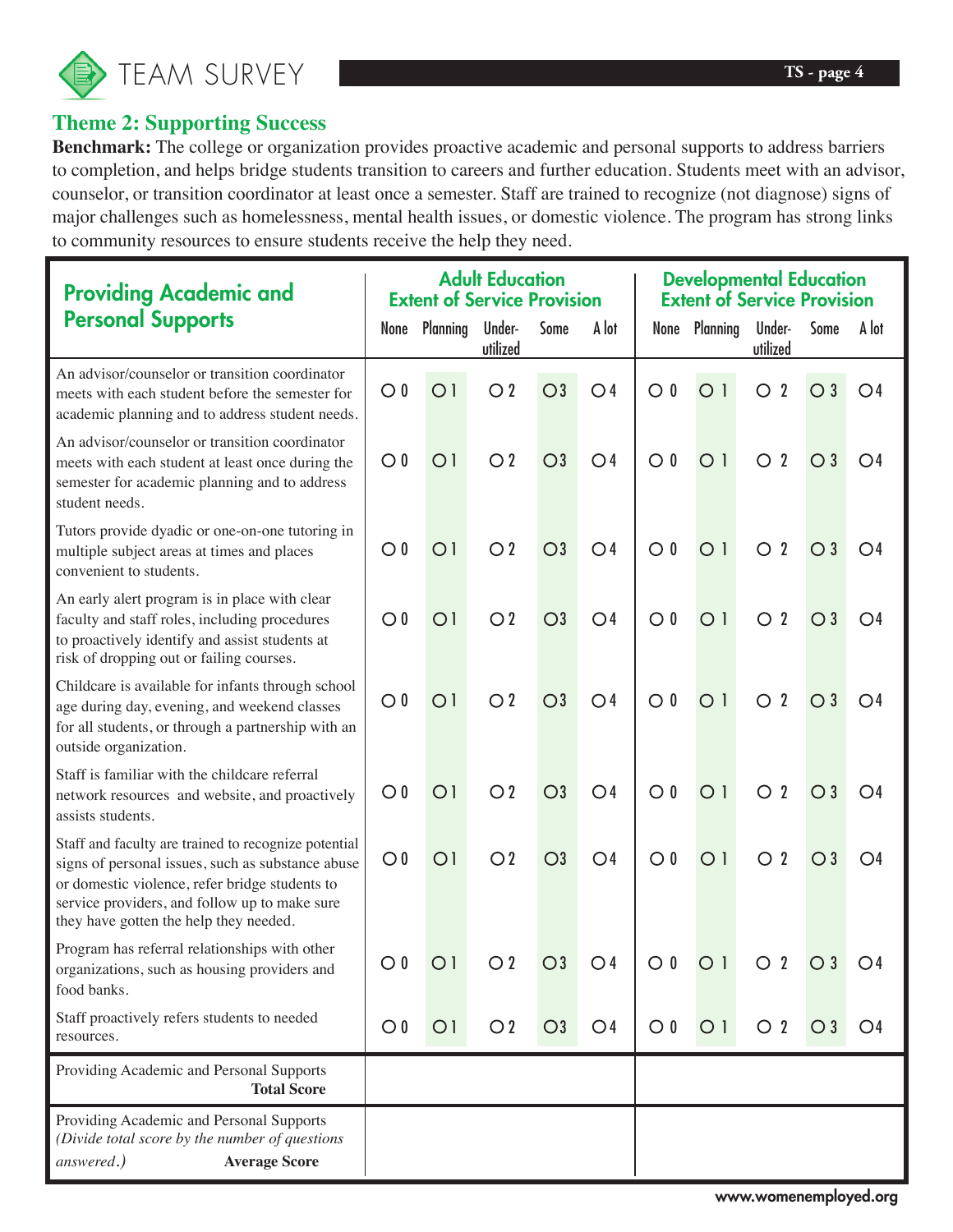

 $\overline{\phantom{a}}$ 

Ī

| <b>Financial Aid and Income</b>                                                                                                                                               |                  | <b>Adult Education</b><br><b>Extent of Service Provision</b> |                    |              |                | <b>Developmental Education</b><br><b>Extent of Service Provision</b> |                |                              |              |                |  |
|-------------------------------------------------------------------------------------------------------------------------------------------------------------------------------|------------------|--------------------------------------------------------------|--------------------|--------------|----------------|----------------------------------------------------------------------|----------------|------------------------------|--------------|----------------|--|
| <b>Supports</b>                                                                                                                                                               |                  | None Planning                                                | Under-<br>utilized | Some         | A lot          |                                                                      | None Planning  | Under-<br>utilized           | Some         | A lot          |  |
| Staff proactively provides low-income bridge<br>students with uniforms, books, exams, or<br>transportation vouchers.                                                          | $\bigcirc$ 0     | O <sub>1</sub>                                               | O <sub>2</sub>     | $\bigcirc$ 3 | O <sub>4</sub> | $\overline{O}$ 0                                                     | O <sub>1</sub> | $\overline{2}$<br>$\circ$    | $\bigcirc$ 3 | $\bigcirc$ 4   |  |
| Low-income developmental and Career/<br>Technical Education bridge students receive<br>multiple types of financial aid.                                                       | $\overline{O}$ 0 | O <sub>1</sub>                                               | O <sub>2</sub>     | $\bigcirc$ 3 | O <sub>4</sub> | $\circ$ 0                                                            | O <sub>1</sub> | $\overline{2}$<br>O          | $\bigcirc$ 3 | $\bigcirc$ 4   |  |
| Staff proactively provides bridge students<br>with emergency help, such as emergency<br>grants or transportation vouchers.                                                    | $\overline{O}$ 0 | O <sub>1</sub>                                               | O <sub>2</sub>     | $\bigcirc$ 3 | O <sub>4</sub> | $\circ$ 0                                                            | O <sub>1</sub> | $\overline{2}$<br>$\bigcirc$ | $\bigcirc$ 3 | O <sub>4</sub> |  |
| Staff meets with bridge students who are<br>struggling financially to help them budget or<br>identify additional resources, including income<br>supports such as food stamps. | $\overline{O}0$  | O <sub>1</sub>                                               | O <sub>2</sub>     | $\bigcirc$ 3 | O <sub>4</sub> | $\bigcirc$ 0                                                         | O <sub>1</sub> | $\overline{2}$<br>$\bigcirc$ | $\bigcirc$ 3 | $\bigcirc$ 4   |  |
| Financial Aid and Income Supports<br><b>Total Score</b>                                                                                                                       |                  |                                                              |                    |              |                |                                                                      |                |                              |              |                |  |
| Financial Aid and Income Supports (Divide)<br>total score by the number of questions<br><b>Average Score</b><br>answered.)                                                    |                  |                                                              |                    |              |                |                                                                      |                |                              |              |                |  |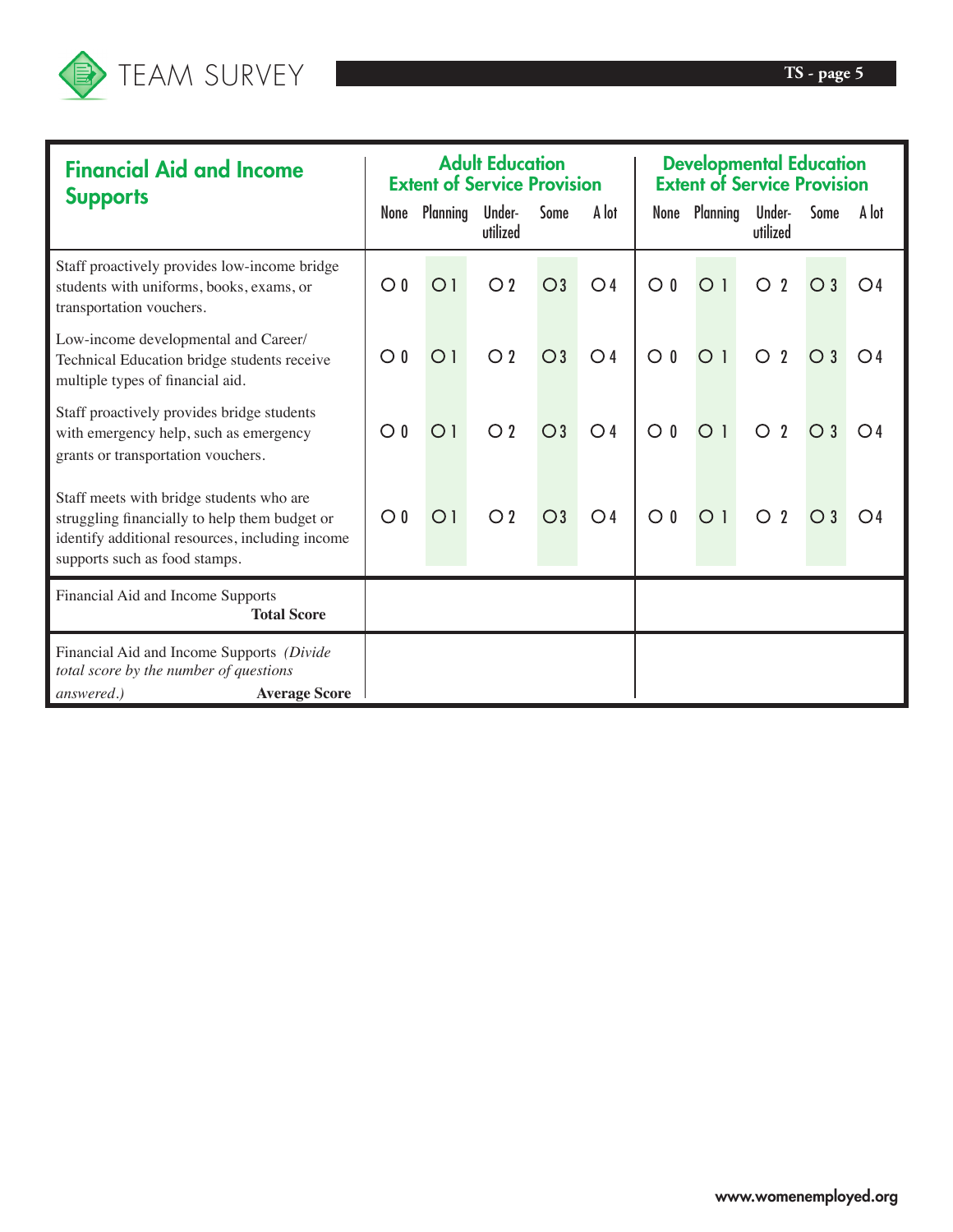

| <b>Transitioning to Further</b><br><b>Education and Employment</b>                                                                                                                                                     |                  | <b>Adult Education</b><br><b>Extent of Service Provision</b> |                    |                |                | <b>Developmental Education</b><br><b>Extent of Service Provision</b> |                |                                |              |                |  |
|------------------------------------------------------------------------------------------------------------------------------------------------------------------------------------------------------------------------|------------------|--------------------------------------------------------------|--------------------|----------------|----------------|----------------------------------------------------------------------|----------------|--------------------------------|--------------|----------------|--|
|                                                                                                                                                                                                                        | None             | <b>Planning</b>                                              | Under-<br>utilized | Some           | A lot          |                                                                      | None Planning  | Under-<br>utilized             | Some         | A lot          |  |
| Staff orients bridge students to Career/<br>Technical Education, college credit, or transfer<br>programs, including an introduction to staff/<br>faculty members, services, and program<br>standards and expectations. | $\bigcirc$ 0     | O <sub>1</sub>                                               | O <sub>2</sub>     | $\bigcirc$     | O <sub>4</sub> | $\overline{O}$ 0                                                     | O <sub>1</sub> | $\boldsymbol{2}$<br>$\bigcirc$ | $\bigcirc$ 3 | O <sub>4</sub> |  |
| Bridge students receive help applying for further<br>study, including applying for financial aid,<br>before they complete their current program.                                                                       | $\bigcirc$ 0     | O <sub>1</sub>                                               | O <sub>2</sub>     | $\bigcirc$ 3   | O <sub>4</sub> | $\overline{O}$ 0                                                     | O <sub>1</sub> | $\overline{2}$<br>$\Omega$     | $\bigcirc$ 3 | O <sub>4</sub> |  |
| Bridge students receive help planning for the<br>next level of technical or academic study,<br>including help selecting classes.                                                                                       | $\bigcirc$ 0     | O <sub>1</sub>                                               | O <sub>2</sub>     | O <sub>3</sub> | O <sub>4</sub> | $\overline{O}$ 0                                                     | O <sub>1</sub> | $\bigcirc$<br>$\overline{2}$   | $\bigcirc$ 3 | O <sub>4</sub> |  |
| All bridge students receive resources to help<br>them find entry-level employment in their field<br>(starter jobs) or internships.                                                                                     | $\overline{O}$ 0 | O <sub>1</sub>                                               | O <sub>2</sub>     | $\bigcirc$ 3   | O <sub>4</sub> | $\overline{O}$ 0                                                     | O <sub>1</sub> | $\overline{2}$<br>$\circ$      | $\bigcirc$ 3 | O <sub>4</sub> |  |
| Local employers participate in networking<br>or job search events or assist with mock inter-<br>views and provide detailed feedback.                                                                                   | $\bigcirc$ 0     | O <sub>1</sub>                                               | O <sub>2</sub>     | $\bigcirc$     | O <sub>4</sub> | $\overline{O}$ 0                                                     | O <sub>1</sub> | $\overline{2}$<br>$\circ$      | $\bigcirc$ 3 | O <sub>4</sub> |  |
| Staff meets with all bridge students to provide<br>career counseling and career planning assistance.                                                                                                                   | $\bigcirc$ 0     | O <sub>1</sub>                                               | O <sub>2</sub>     | $\bigcirc$     | O <sub>4</sub> | $\bigcirc$ 0                                                         | O <sub>1</sub> | $\overline{2}$<br>O            | $\bigcirc$ 3 | O <sub>4</sub> |  |
| Transitioning to Further Education and<br><b>Total Score</b><br>Employment                                                                                                                                             |                  |                                                              |                    |                |                |                                                                      |                |                                |              |                |  |
| Transitioning to Further Education<br>and Employment (Divide total score by the<br>number of questions answered.) Average Score                                                                                        |                  |                                                              |                    |                |                |                                                                      |                |                                |              |                |  |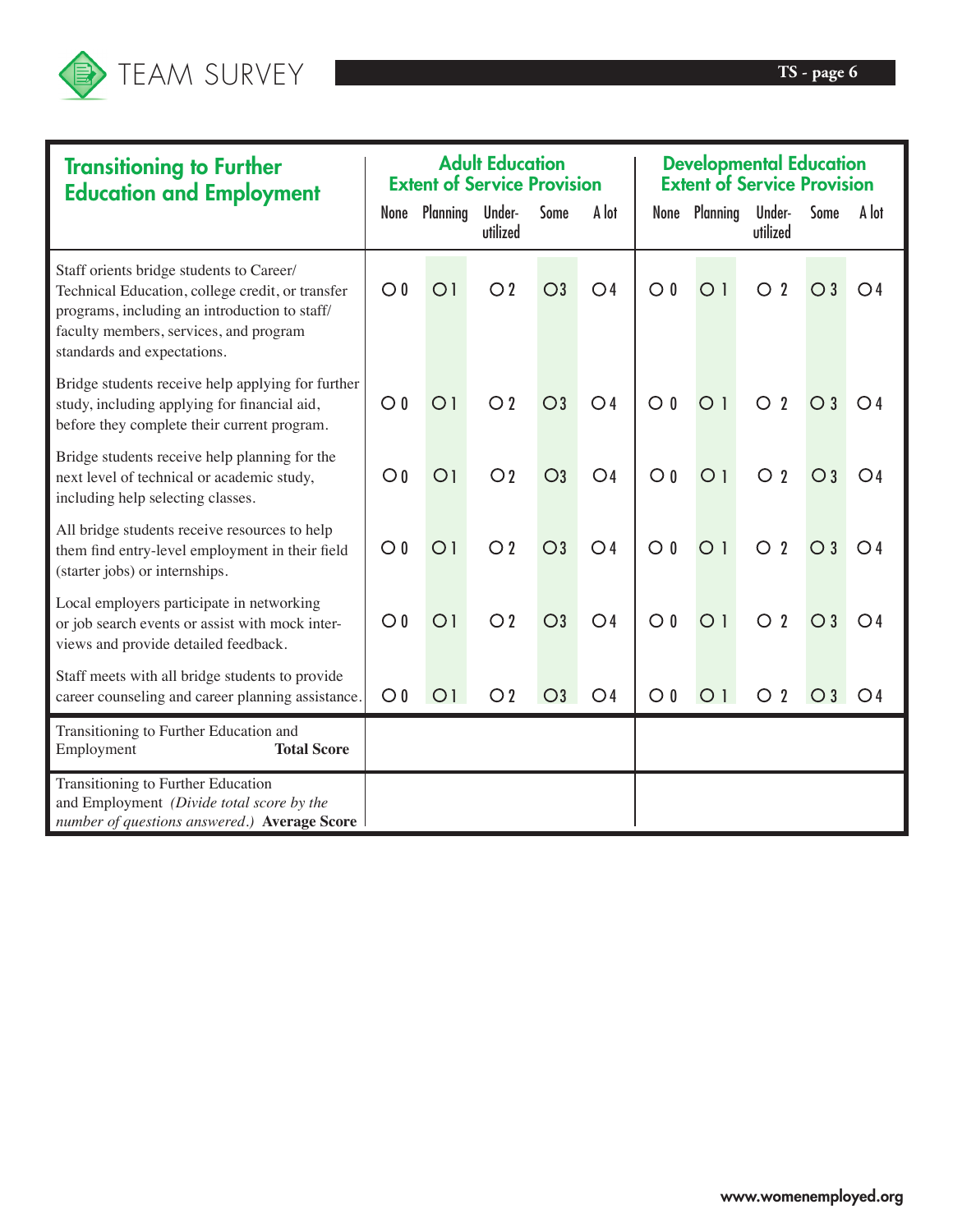

### **Theme 3: Team Commitment to Student Success**

**Benchmark:** Changes to program offerings or transition services are made based on data. Dedicated teams or committees guide and monitor student success efforts. Staff receives high-quality training.

| <b>Team Commitment to</b><br><b>Student Success</b>                                                                                            | <b>Adult Education</b><br><b>Extent of Implementation</b> |                |                    |              | <b>Developmental Education</b><br><b>Extent of Implementation</b> |                        |                |                             |                  |                  |
|------------------------------------------------------------------------------------------------------------------------------------------------|-----------------------------------------------------------|----------------|--------------------|--------------|-------------------------------------------------------------------|------------------------|----------------|-----------------------------|------------------|------------------|
|                                                                                                                                                | None                                                      | Planning       | Under-<br>utilized | Some         | A lot                                                             |                        | None Planning  | Under-<br>utilized          | Some             | A lot            |
| Disaggregated data is collected, measured, and<br>evaluated to assess program and transition service<br>effectiveness.                         | $\bigcirc$ 0                                              | O <sub>1</sub> | O <sub>2</sub>     | $\bigcirc$ 3 | O <sub>4</sub>                                                    | $\overline{O}$ 0       | O <sub>1</sub> | $\overline{2}$<br>$\circ$   | $\bigcirc$ 3     | O <sub>4</sub>   |
| Students are engaged in surveys, focus groups,<br>or interviews, and the results inform program<br>and resource decisions.                     | $\bigcirc$ 0                                              | O <sub>1</sub> | O <sub>2</sub>     | $\bigcirc$ 3 | O <sub>4</sub>                                                    | $\circ$ 0              | O <sub>1</sub> | $\boldsymbol{2}$<br>$\circ$ | $\bigcirc$ 3     | O <sub>4</sub>   |
| There is a clear, well-organized process for<br>evaluating data and implementing solutions,<br>engaging multiple stakeholders.                 | $\bigcirc$ 0                                              | O <sub>1</sub> | O <sub>2</sub>     | $\bigcirc$ 3 | O <sub>4</sub>                                                    | $\circ$ 0              | O <sub>1</sub> | $\overline{2}$<br>$\circ$   | $\bigcirc$ 3     | O <sub>4</sub>   |
| All staff and instructors view academic success<br>of bridge students as their job, and are<br>responsible for helping meet improvement goals. | $\bigcirc$ 0                                              | O <sub>1</sub> | O <sub>2</sub>     | $\bigcirc$ 3 | O <sub>4</sub>                                                    | $\mathbf 0$<br>$\circ$ | O <sub>1</sub> | $\overline{2}$<br>$\circ$   | $\bigcirc$ 3     | O <sub>4</sub>   |
| Leaders are willing to make changes to<br>resources, policies, or procedures to improve<br>student success.                                    | $\bigcirc$ 0                                              | O <sub>1</sub> | O <sub>2</sub>     | $\bigcirc$ 3 | O <sub>4</sub>                                                    | $\bigcirc$ 0           | O <sub>1</sub> | $\overline{2}$<br>$\circ$   | $\bigcirc$ 3     | O <sub>4</sub>   |
| Staff knows when and where bridge students<br>drop out or begin having problems and<br>actively work to find solutions.                        | $\bigcirc$ 0                                              | O <sub>1</sub> | O <sub>2</sub>     | $\bigcirc$ 3 | O <sub>4</sub>                                                    | $\circ$ 0              | O <sub>1</sub> | $\overline{2}$<br>$\circ$   | $\bigcirc$ 3     | O <sub>4</sub>   |
| Staff members work together to address<br>student needs and help bridge students complete.                                                     | $\circ$ 0                                                 | O <sub>1</sub> | O <sub>2</sub>     | $\bigcirc$ 3 | O <sub>4</sub>                                                    | $\circ$ 0              | O <sub>1</sub> | $\overline{2}$<br>$\circ$   | $\overline{O}$ 3 | O <sub>4</sub>   |
| New instructors, tutors, and staff receive<br>training based on best practices for working<br>with adult learners.                             | $\circ$ 0                                                 | O <sub>1</sub> | $\overline{O}$ 2   | $\bigcirc$ 3 | $\bigcirc$ 4                                                      | $\circ$ 0              | O 1            | $\overline{2}$<br>O         | $\circ$ 3        | $\overline{O}$ 4 |
| Instructors, tutors, and staff receive on-going<br>staff development opportunities based on<br>best practices for working with adult learners. | $\circ$ 0                                                 | O <sub>1</sub> | $\bigcirc$ 2       | $\bigcirc$ 3 | O <sub>4</sub>                                                    | $\bigcirc$ 0           | O <sub>1</sub> | $\overline{O}$ 2            | $\bigcirc$ 3     | O <sub>4</sub>   |
| <b>Team Commitment to Success</b><br><b>Total Score</b>                                                                                        |                                                           |                |                    |              |                                                                   |                        |                |                             |                  |                  |
| Team Commitment to Success (Divide total<br>score by the number of questions answered.)<br><b>Average Score</b>                                |                                                           |                |                    |              |                                                                   |                        |                |                             |                  |                  |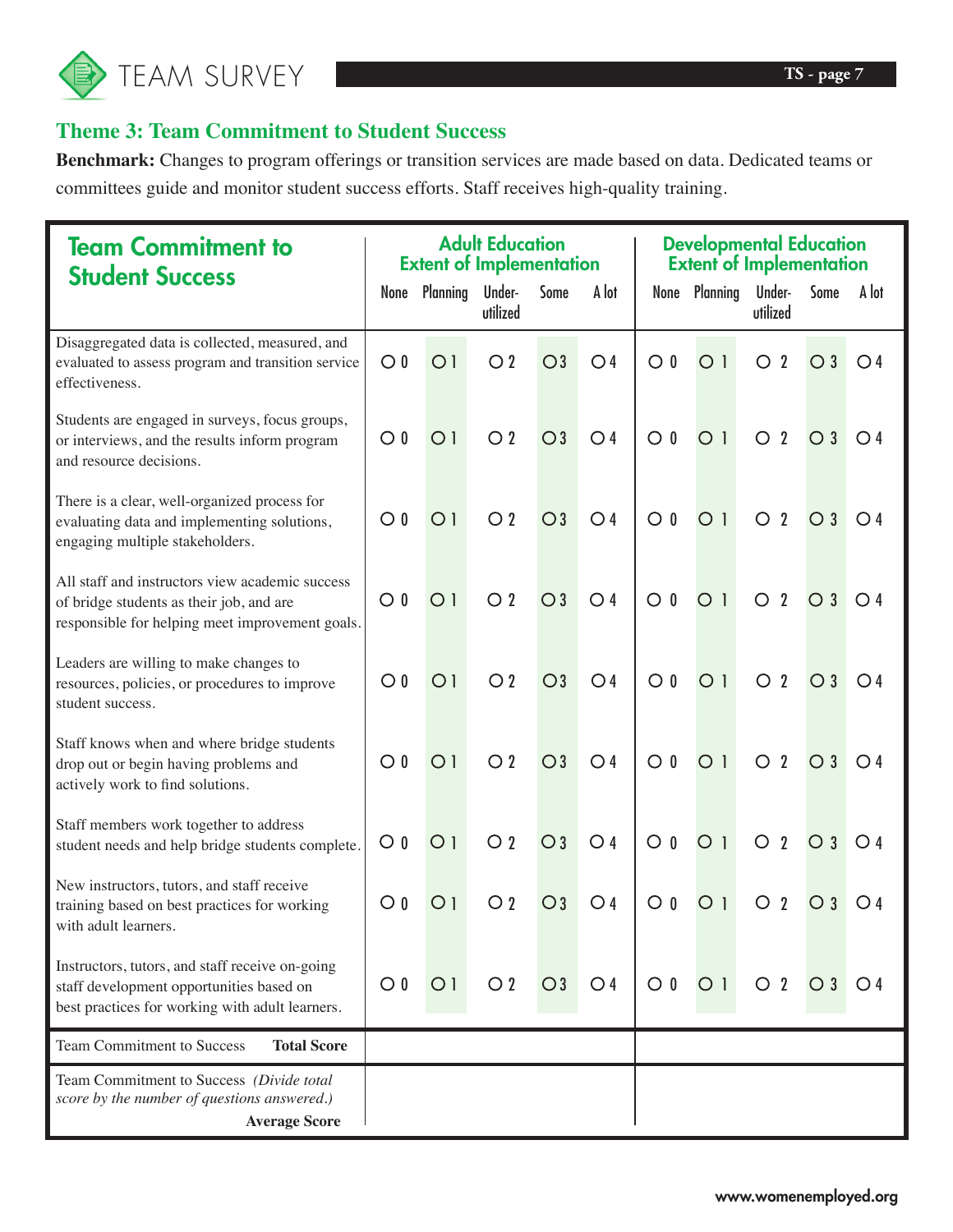

**Insert your totals and averages from each section.**

| <b>Theme Scores</b>                                 | <b>Adult Education</b> |                    | <b>Developmental Education</b> |  |                    |  |         |
|-----------------------------------------------------|------------------------|--------------------|--------------------------------|--|--------------------|--|---------|
|                                                     |                        | <b>Total Score</b> | Average                        |  | <b>Total Score</b> |  | Average |
| Early Student Engagement                            |                        |                    |                                |  |                    |  |         |
| <b>Supporting Success:</b>                          |                        |                    |                                |  |                    |  |         |
| • Providing Academic and Personal Supports          |                        |                    |                                |  |                    |  |         |
| • Financial Aid and Income Supports                 |                        |                    |                                |  |                    |  |         |
| • Transitioning to Further Education and Employment |                        |                    |                                |  |                    |  |         |
| Team Commitment to Success                          |                        |                    |                                |  |                    |  |         |

### Notes and Questions

Areas for Improvement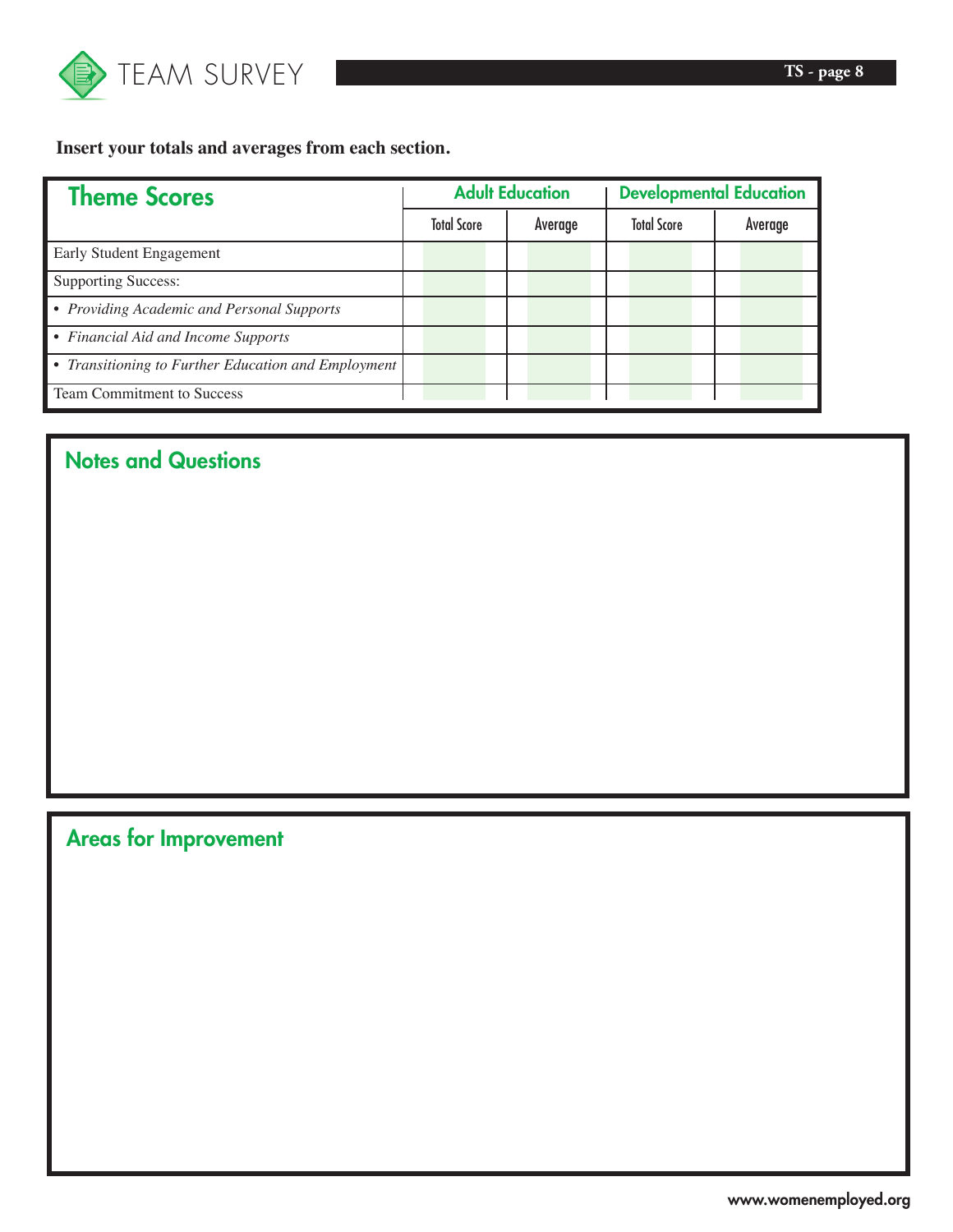

# SERVICE USAGE EVALUATIO

### Transition Services Self-Assessment Toolkit

Collecting data on service usage and sharing it with the bridge team can help clarify which services are having the desired impact and which need improvement. The Service Usage Evaluation (SUE), the second document in the self-assessment toolkit, can help supplement the information gathered in the Team Survey to provide the team with more objective information on what services are available to students and used by students. Teams are also encouraged to supplement the information found in SUE with occasional student surveys or focus groups.

Teams can use the results of SUE each year to measure improvements over time. For many programs, some of the data included in this form may be challenging to find. If necessary, the team can decide to collect the information that will be most helpful in making strategic transition service decisions. After the team has selected priorities and made a Service Improvement Plan (SIP), in the following year the team can also decide to focus only on those aspects of SUE needed for meeting the core priorities. However, it is suggested that the team collect the other data every few years to see if the team needs to take on other priorities and create a revised SIP.

**How to Begin:** After assembling a team of administrators, faculty or teachers, and staff leaders, *one or two team members who have access to service usage and other quantitative data should fill out SUE and share results with the team.* The team can then use the results of the Team Survey in conjunction with SUE to help set priorities for any necessary service improvements.

**Directions:** Please answer all questions candidly as they apply to bridge program students at your institution. Because there may be different levels of bridge programs, questions are divided according to population – Adult Education and Developmental Education. If your institution has only one type of bridge program, leave the other scale blank.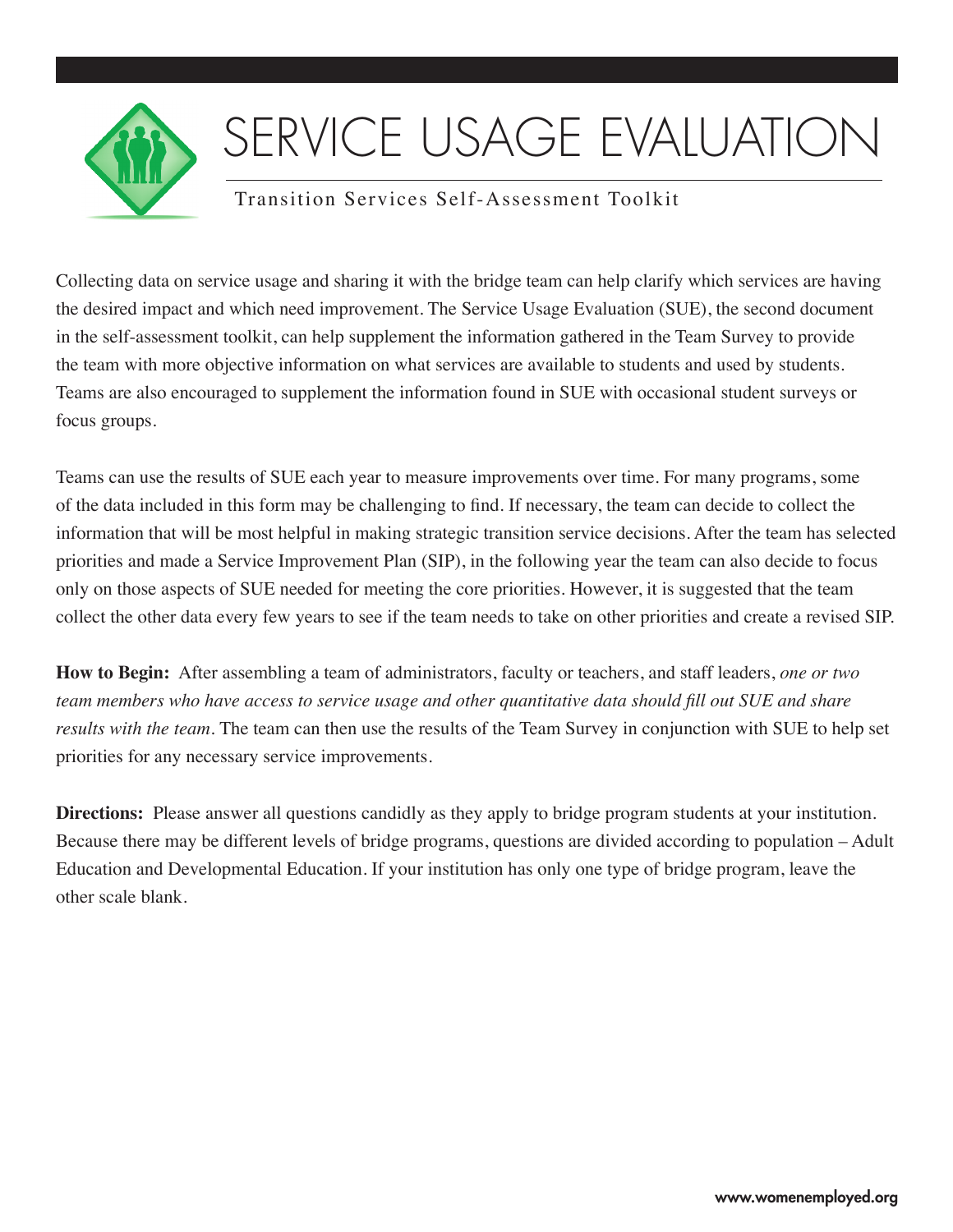

### **Theme 1: Early Bridge Student Engagement**

**Indicate outside referral relationships held by the college or organization.**

| <b>Services</b> | <b>Organization</b> | <b>Cost to Students</b>                             |
|-----------------|---------------------|-----------------------------------------------------|
|                 |                     | (Choose one: Free, Sliding<br>Scale, or Full-Price) |
|                 |                     |                                                     |
|                 |                     |                                                     |
|                 |                     |                                                     |
|                 |                     |                                                     |
|                 |                     |                                                     |
|                 |                     |                                                     |
|                 |                     |                                                     |
|                 |                     |                                                     |
|                 |                     |                                                     |
|                 |                     |                                                     |
|                 |                     |                                                     |
|                 |                     |                                                     |
|                 |                     |                                                     |
|                 |                     |                                                     |
|                 |                     |                                                     |
|                 |                     |                                                     |
|                 |                     |                                                     |
|                 |                     |                                                     |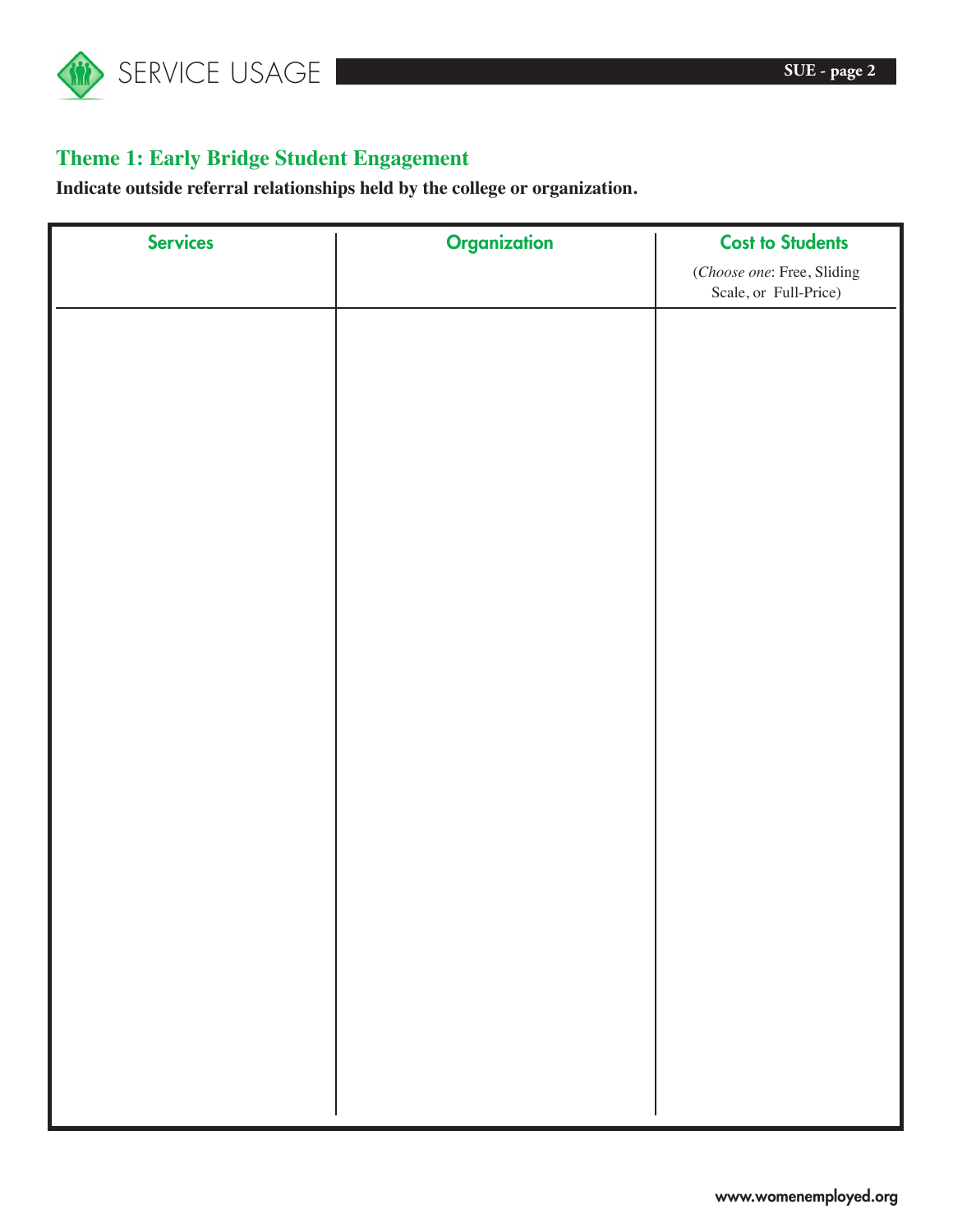

### **Theme 1: Early Bridge Student Engagement** *(continued)*

 Compile the following statistics to help the team understand how many students are using some of the services related to strong early engagement.

| <b>Early Bridge Student Engagement</b><br><b>FY 20</b>                                                           | % of Adult<br><b>Education Bridge</b><br><b>Students</b> | % of Developmental<br><b>Education Bridge</b><br><b>Students</b> |
|------------------------------------------------------------------------------------------------------------------|----------------------------------------------------------|------------------------------------------------------------------|
| Met individually with counselor, advisor, case manager,<br>or transition coordinator prior to start of classes   |                                                          |                                                                  |
| Received information on financial aid and help applying<br>in Winter or Early Spring before the start of classes |                                                          |                                                                  |
| Received information on income supports in the<br>semester before the start of classes                           |                                                          |                                                                  |
| Received help applying for income supports in the<br>semester before the start of classes                        |                                                          |                                                                  |
| Completed career testing                                                                                         |                                                          |                                                                  |
| Prior to the start of classes                                                                                    |                                                          |                                                                  |
| Prior to the end of the first semester                                                                           |                                                          |                                                                  |
| Completed individualized career counseling session                                                               |                                                          |                                                                  |
| Prior to the start of classes                                                                                    |                                                          |                                                                  |
| Prior to the end of the first semester                                                                           |                                                          |                                                                  |
| Developed an academic plan                                                                                       |                                                          |                                                                  |
| Prior to the start of classes                                                                                    |                                                          |                                                                  |
| Prior to the end of the first semester                                                                           |                                                          |                                                                  |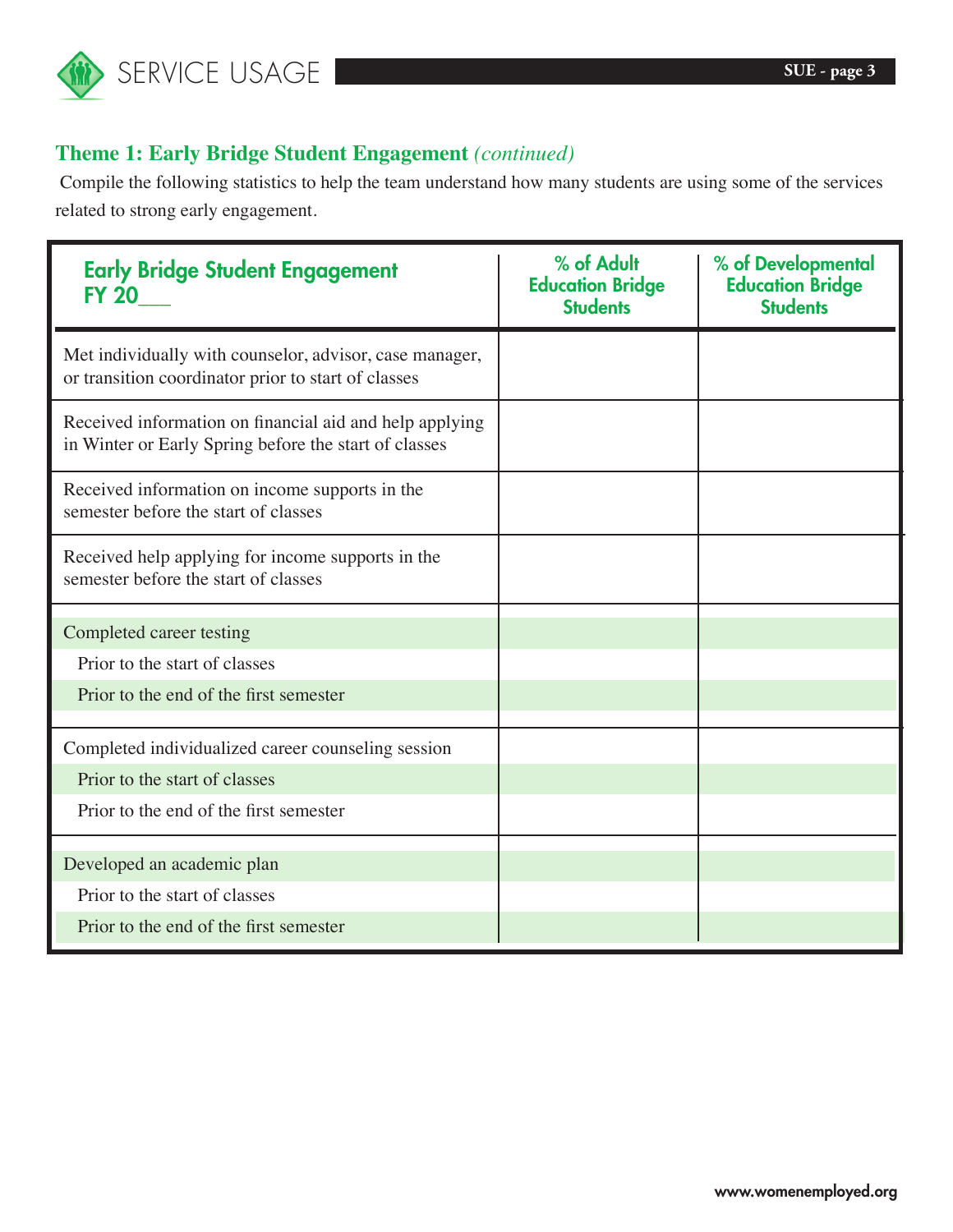

### **Theme 2: Supporting Success**

| <b>Supporting Success: Providing Academic</b><br>and Personal Supports<br><b>FY 20</b>                           | % of Adult<br><b>Education Bridge</b><br><b>Students</b> | % of Developmental<br><b>Education Bridge</b><br><b>Students</b> |
|------------------------------------------------------------------------------------------------------------------|----------------------------------------------------------|------------------------------------------------------------------|
| Met individually with advisor, counselor, case manager,<br>or transition coordinator at least once per semester. |                                                          |                                                                  |
| Referred to tutoring                                                                                             |                                                          |                                                                  |
| Attended tutoring at least once a semester                                                                       |                                                          |                                                                  |
| % of this number who passed course                                                                               |                                                          |                                                                  |
| % of this number who improved GPA                                                                                |                                                          |                                                                  |
| Attended tutoring at least once a month                                                                          |                                                          |                                                                  |
| % of this number who passed course                                                                               |                                                          |                                                                  |
| % of this number who improved GPA                                                                                |                                                          |                                                                  |
| Attended once a week                                                                                             |                                                          |                                                                  |
| % of this number who passed course                                                                               |                                                          |                                                                  |
| % of this number who improved GPA                                                                                |                                                          |                                                                  |
| Were assisted in finding childcare or applying for subsidy                                                       |                                                          |                                                                  |
| Referred to early alert                                                                                          |                                                          |                                                                  |
| Contacted by one or more early alert staff members                                                               |                                                          |                                                                  |
| % of this number who responded                                                                                   |                                                          |                                                                  |
| % of this number who received a referral/assistance                                                              |                                                          |                                                                  |
| $%$ of this number who showed improvements (e.g.,<br>passed course, improved GPA)                                |                                                          |                                                                  |
| Referred to outside assistance (list type of assistance<br>below):                                               |                                                          |                                                                  |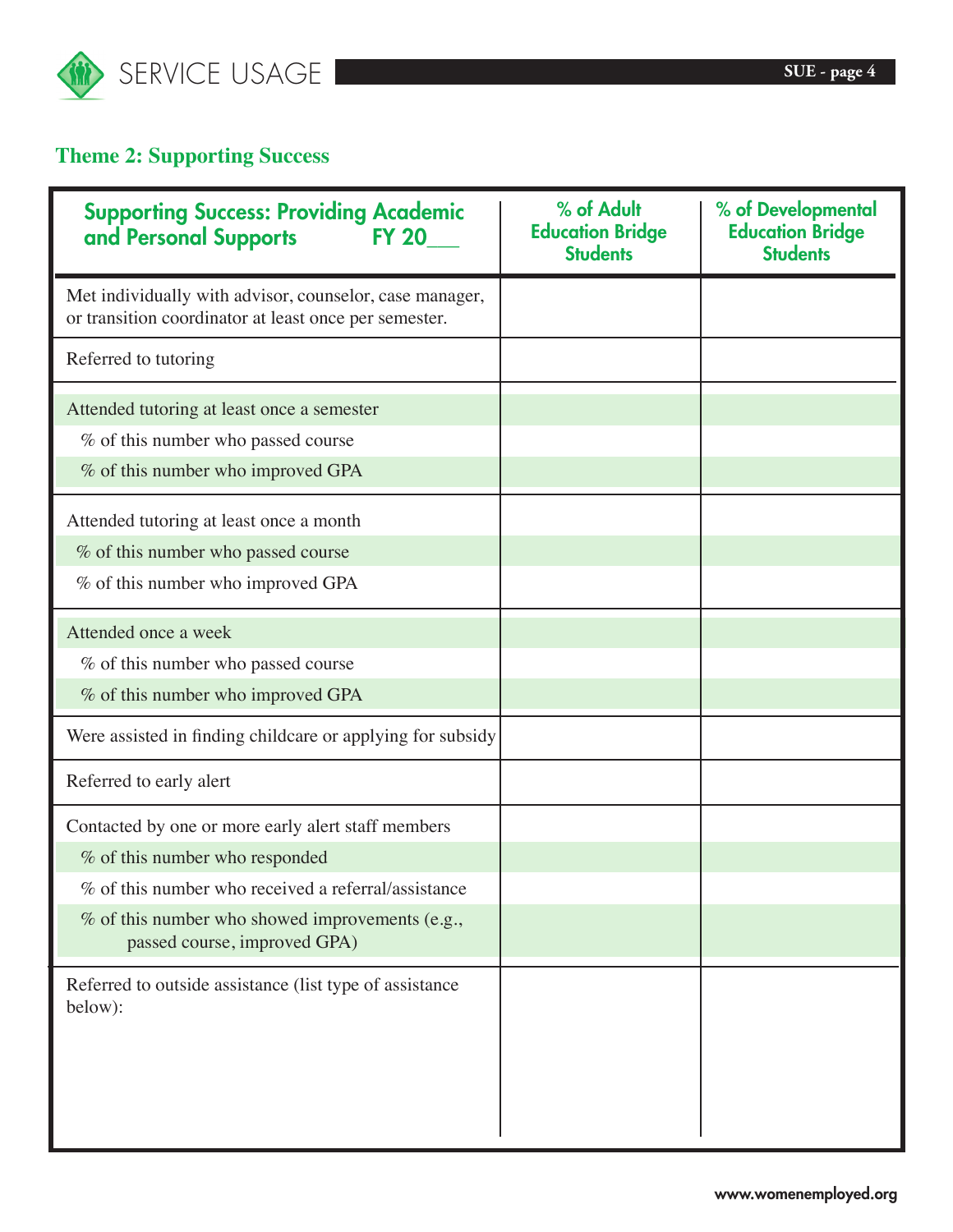

| <b>Supporting Success: Financial Aid and</b><br><b>Income Supports</b><br><b>FY 20</b> | % of Adult<br><b>Education Bridge</b><br><b>Students</b> | % of Developmental<br><b>Education Bridge</b><br><b>Students</b> |
|----------------------------------------------------------------------------------------|----------------------------------------------------------|------------------------------------------------------------------|
| Completed budget or financial aid plan                                                 |                                                          |                                                                  |
| Were assisted with applying for financial aid                                          |                                                          |                                                                  |
| Received financial aid                                                                 |                                                          |                                                                  |
| Received voucher or grant for uniforms, books, exams,<br>transportation or childcare   |                                                          |                                                                  |
| Received emergency help to address financial issues                                    |                                                          |                                                                  |
| Were assisted with applying for public assistance/<br>subsidies to fill remaining need |                                                          |                                                                  |

| <b>Supporting Success: Transitioning to Further</b><br><b>Education and Employment FY 20</b>                                                  | % of Adult<br><b>Education Bridge</b><br><b>Students</b> | % of Developmental<br><b>Education Bridge</b><br><b>Students</b> |
|-----------------------------------------------------------------------------------------------------------------------------------------------|----------------------------------------------------------|------------------------------------------------------------------|
| Attended at least one workshop or activity that increased<br>college or career/tech preparation                                               |                                                          |                                                                  |
| Learned about financial aid and received help filling out a<br>FAFSA (prior to college credit or Career/Technical<br>Education program entry) |                                                          |                                                                  |
| Completed a career skills workshop                                                                                                            |                                                          |                                                                  |
| Used job placement tools or services                                                                                                          |                                                          |                                                                  |
| Participated in internships                                                                                                                   |                                                          |                                                                  |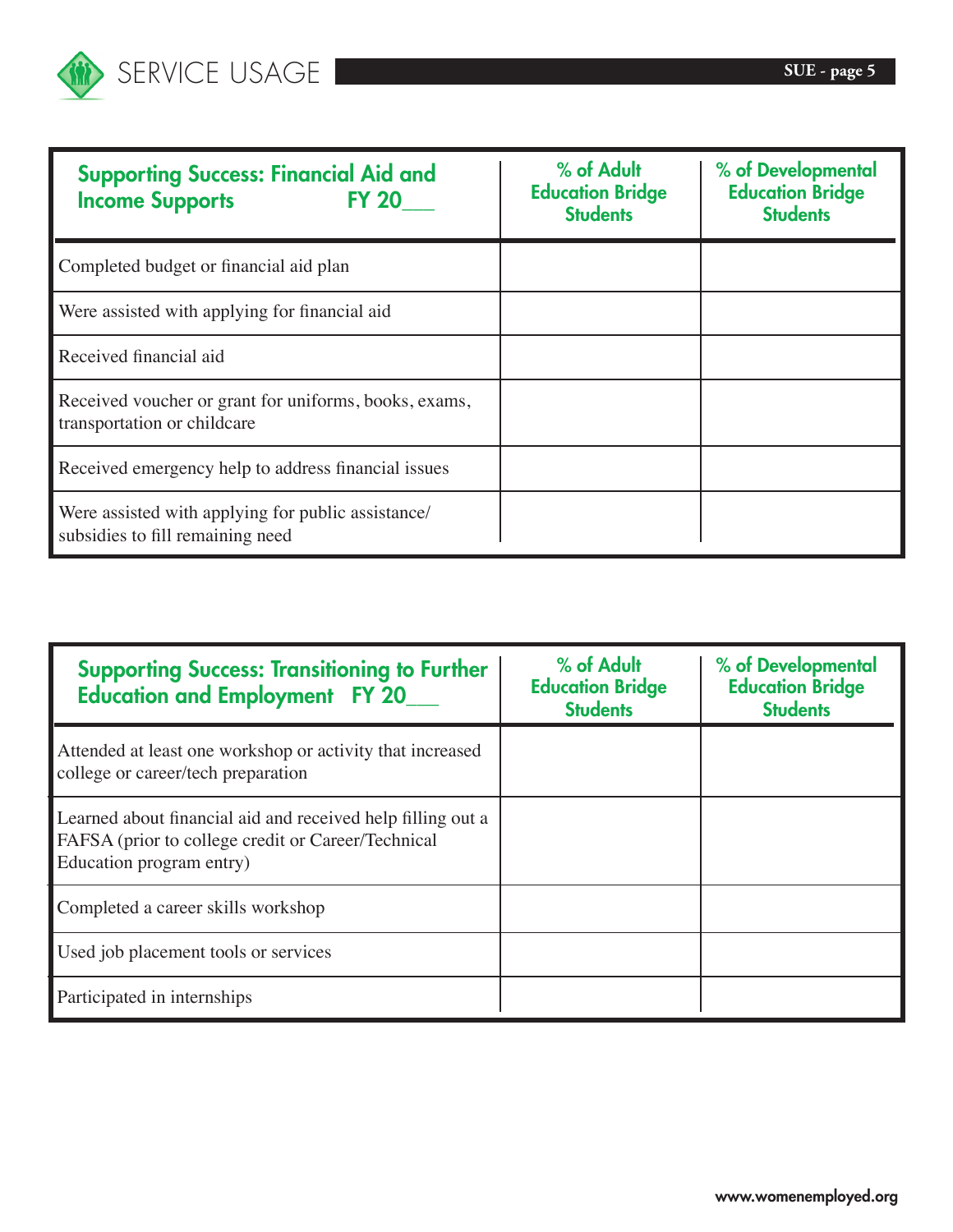

## SERVICE IMPROVEMENT PLAN

### Transition Services Self-Assessment Toolkit

**Instructions:** Using the results of the Team Survey and Service Usage Evaluation (SUE), as a team discuss bridge program strengths and come to a consensus on areas for improvement. All team members should share concrete steps each can take to contribute to improvement in one or more priority areas. The team should take care to ensure that no one team member is overburdened and duties are spread out over multiple team members.

### **Bridge Program Strengths**

• What strengths does the program or staff currently have?

• How can we build on these strengths to improve student success measures?

### **College or Organization Areas for Improvement**

• Are there any areas the team is currently improving or has plans to improve?

• Are there any areas the team wants to improve after completing this assessment tool?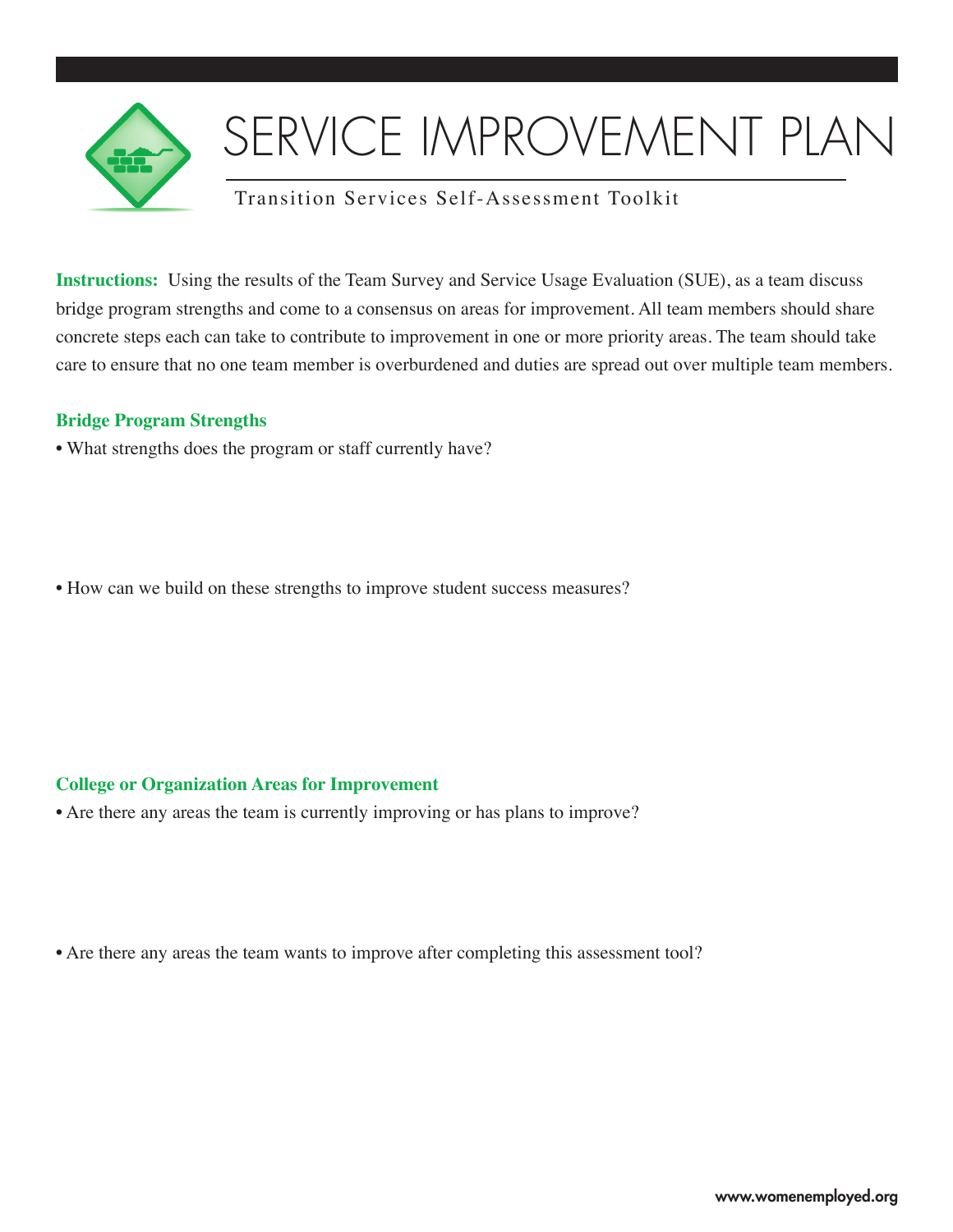

• Are there any synergies between existing strategic initiatives or outside grants and areas for improvement in the bridge program?

• Which of these areas have the biggest impact on student success? What data do you have to support this?

• Which of the high-impact areas have the lowest cost?

• Identify program, college, or partner strengths the team can leverage to help make improvements.

• What are the team's top three priorities for improvement?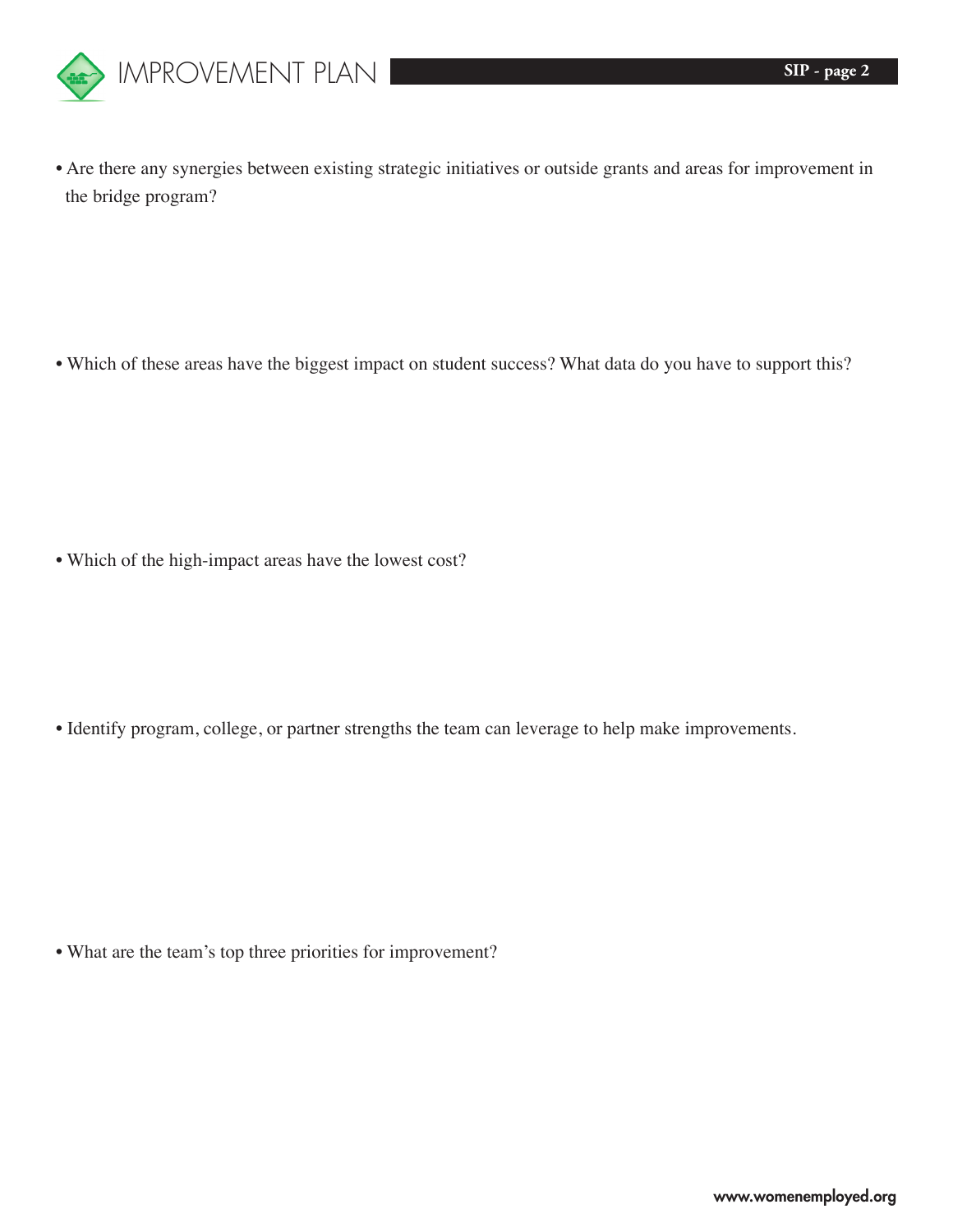

### **Service Improvement Plan**

**Instructions:** Drawing on the team's top priorities for improvement, use this section to help plan how the team will build transition services capacity or quality for bridge students. Under Resources, make sure to include current strengths the team can leverage to help make improvements in other areas.

| Institution: <u>Constitution</u>                |
|-------------------------------------------------|
|                                                 |
|                                                 |
| Program Goals:                                  |
|                                                 |
| Team Members: New York Street and Team Members: |

| <b>Target Area 1:</b>              |                                                              | <b>Team Leader:</b>                |                              |  |  |  |
|------------------------------------|--------------------------------------------------------------|------------------------------------|------------------------------|--|--|--|
| How will the team measure success? |                                                              |                                    |                              |  |  |  |
| <b>Activities</b>                  | <b>Resources</b><br>(team members, strengths, funding, etc.) | <b>Expected</b><br><b>Outcomes</b> | <b>Target</b><br><b>Date</b> |  |  |  |
|                                    |                                                              |                                    |                              |  |  |  |
|                                    |                                                              |                                    |                              |  |  |  |
|                                    |                                                              |                                    |                              |  |  |  |
|                                    |                                                              |                                    |                              |  |  |  |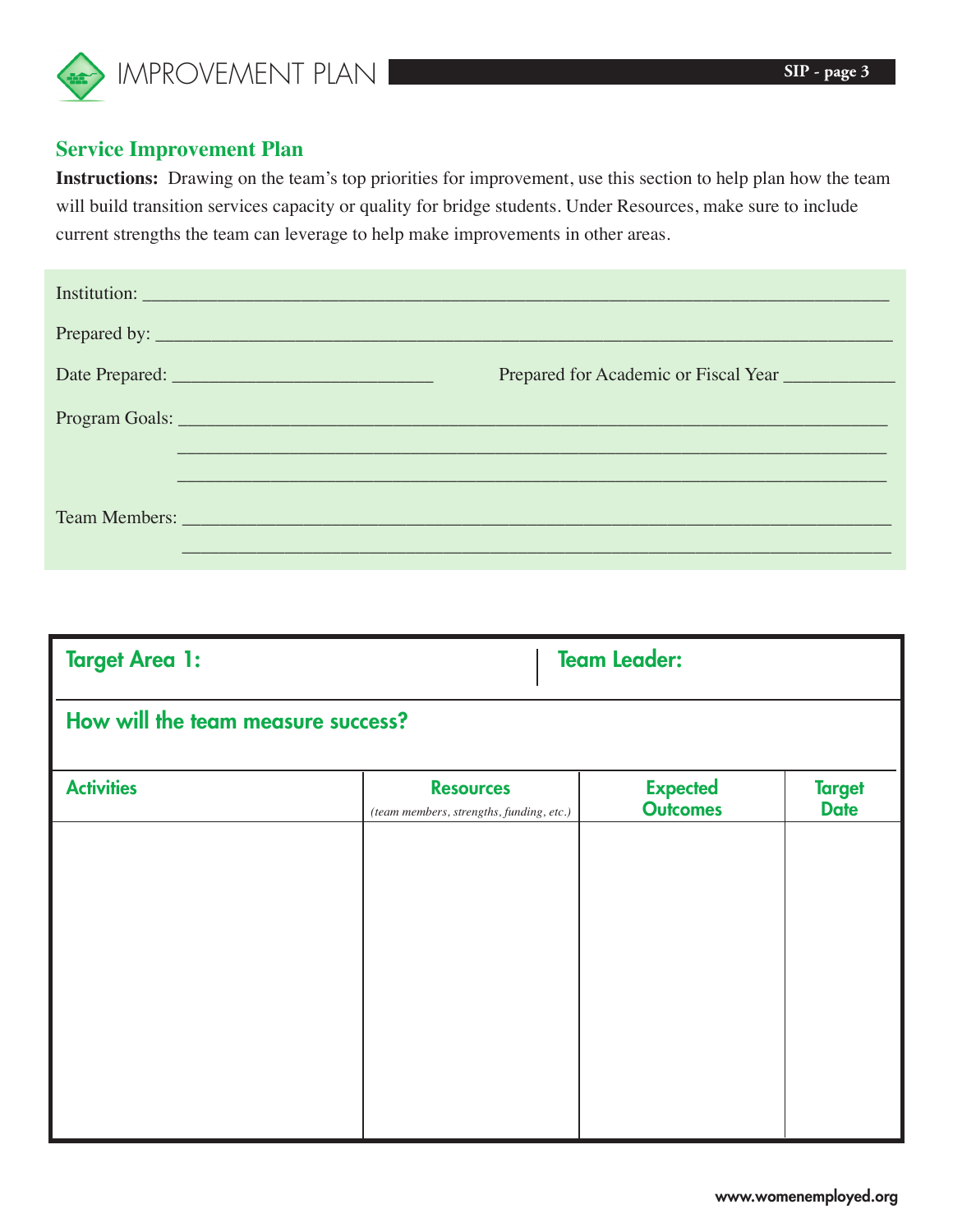

| <b>Target Area 2:</b>              |                                                              | <b>Team Leader:</b>                |                              |  |  |
|------------------------------------|--------------------------------------------------------------|------------------------------------|------------------------------|--|--|
| How will the team measure success? |                                                              |                                    |                              |  |  |
| <b>Activities</b>                  | <b>Resources</b><br>(team members, strengths, funding, etc.) | <b>Expected</b><br><b>Outcomes</b> | <b>Target</b><br><b>Date</b> |  |  |
|                                    |                                                              |                                    |                              |  |  |
|                                    |                                                              |                                    |                              |  |  |
|                                    |                                                              |                                    |                              |  |  |
|                                    |                                                              |                                    |                              |  |  |
|                                    |                                                              |                                    |                              |  |  |
|                                    |                                                              |                                    |                              |  |  |

| How will the team measure success?                           |                                    |                              |  |  |  |
|--------------------------------------------------------------|------------------------------------|------------------------------|--|--|--|
| <b>Resources</b><br>(team members, strengths, funding, etc.) | <b>Expected</b><br><b>Outcomes</b> | <b>Target</b><br><b>Date</b> |  |  |  |
|                                                              |                                    |                              |  |  |  |
|                                                              |                                    |                              |  |  |  |
|                                                              |                                    |                              |  |  |  |
|                                                              |                                    |                              |  |  |  |
|                                                              |                                    |                              |  |  |  |
|                                                              |                                    | <b>Team Leader:</b>          |  |  |  |